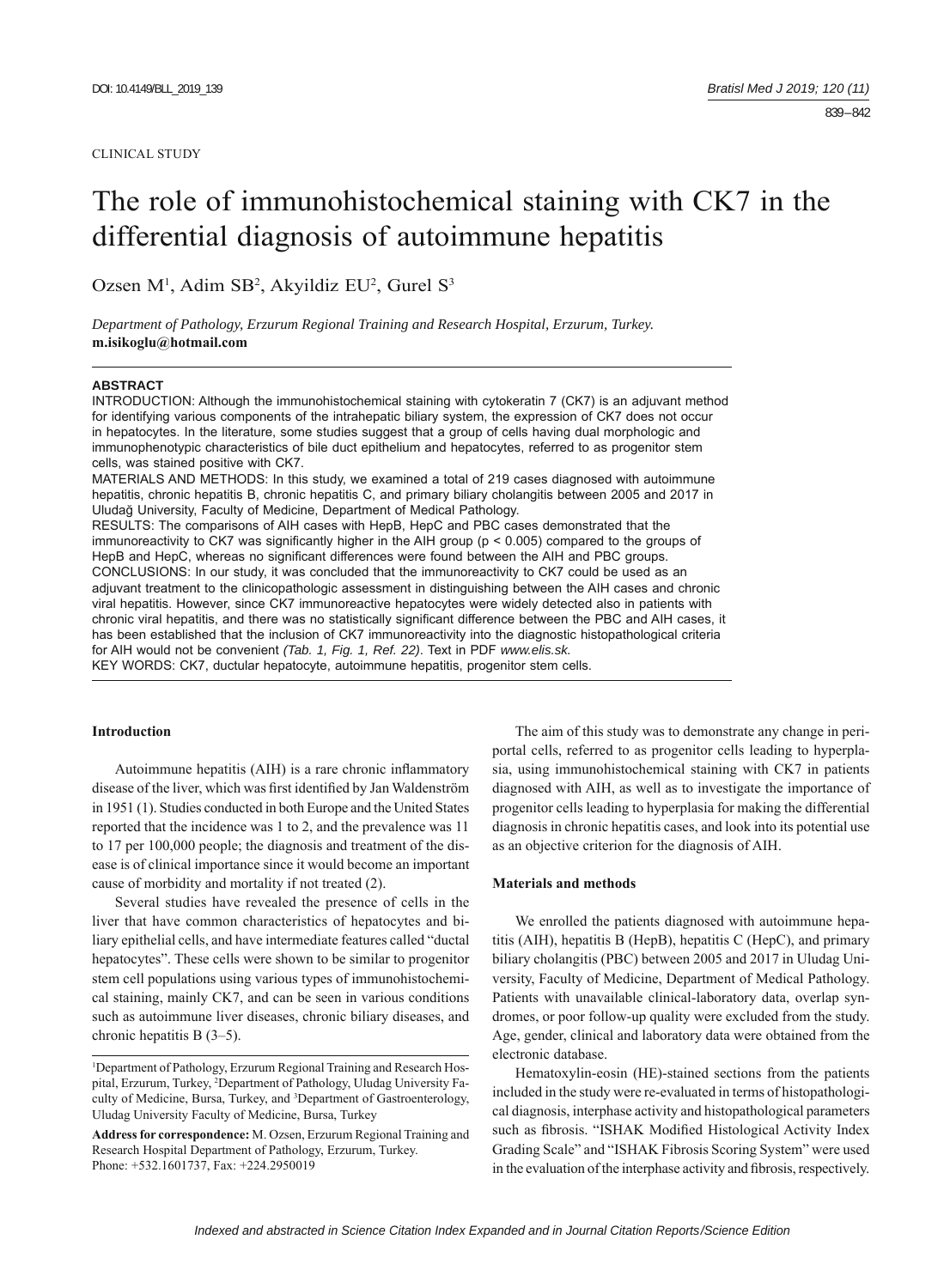839 – 842



**Fig. 1. A) CK7, positive staining (Staining Score: 1) (x100), B) CK7, positive staining (Staining score: 2) (x40), C) CK7, positive staining (Staining Score: 3) (x40), D) CK7, positive staining (Staining Score: 4) (x100).**

For immunohistochemical staining, the most suitable preparations for evaluation of each case were selected, and their paraffin blocks were obtained from the pathology archive. For immunohistochemical staining with CK7, 4-micrometer-thick sections were cut from these blocks, and then placed on positively charged slides. Liver tissue was used as control block for CK7 antibody. The cytoplasmic staining of CK7 antibody in hepatocytes was considered immunoreactive, and the staining with CK7 was evaluated in two different ways. In the first evaluation, the values assigned were based on the presence and intensity of antibody staining as follows: negative for no staining;  $1 -$  positive for any focal staining in hepatocytes surrounding a portal area;  $2 -$  positive for any focal staining in hepatocytes surrounding multiple portal areas;  $3$  – positive for any diffuse staining in hepatocytes surrounding multiple portal areas; and  $4$  – positive for any staining of hepatocytes including those in zones 2 and 3 (Fig. 1). In the second evaluation, the assignments were performed based on the presence of antibody staining as follows: negative for no staining in hepatocytes, positive for staining of hepatocytes in any location.

#### *Statistical analysis*

The statistical analyses of the results were performed using SPSS statistical software package (IBM Corp. Released 2012. IBM SPSS Statistics for Windows, Version 21.0. Armonk, NY: IBM Corp.) by the Department of Biostatistics, Uludağ University. Based on the results of normality test, Mann-Whitney test with two independent samples was used for comparison between two groups, whereas Kruskall Wallis test with independent samples was used for comparison between four groups, and Pearson's chi-square test was applied for intergroup comparison of categorical variables. P values less than 0.05 were considered statistically significant. Since there was no statistically significant difference between the two different evaluation systems used to rate CK7 immunoreactivity, the second evaluation system was employed.

The approval for this study was obtained from Uludağ University, Faculty of Medicine, Ethics Committee of Medical Research, dated 03 October 2017 and numbered 2017- 14/50.

# **Results**

Of the 219 patients diagnosed with AIH, HepB, HepC, or PBC, 153 (69.8 %) were female and 66 (30.2 %) were male. The ratio of females to males was found to be 2.31. The mean age of patients was 46.6 years (ranging from 5 to 76), while the mean age of men was 43.8 years (ranging from 11 to 76) and the mean age of women was 47.8 years (ranging from 5 to 74).

Of the 219 patients, 64 (29.2 %) were diagnosed with AIH, 63 (28.8 %) with HepB, 62 (28.3 %) with HepC, and 30 (13.7 %) with PBC.

The interphase activity was found to be 0 in 49 patients (22.4 %), 1 in 38 patients (17.4 %), 2 in 46 patients (21 %), 3 in 36 patients (16.4 %), and 4 in 50 patients (22.8 %). There were no cases with the interphase activity of 5.

The degree of fibrosis of 0 was found in 88 patients  $(40.2\%)$ , 1 in 23 patients (10.5 %), 2 in 39 patients (17.8 %), 3 in 31 patients (14.1 %), 4 in 18 patients (8.2 %), 5 in 14 patients (6.4 %), and 6 in 6 patients (2.8 %).

The immunohistochemical analysis using CK7 antibody revealed that 113 of the 219 patients (51.6%) had immunoreactivity, whereas 106 patients (48.4 %) had no immunoreactivity (Tab. 1). The proportion of those with positive CK7 immunoreactivity to the total number of cases was 21 % for AIH, 6.4 % for HepB, 12.3 % for HepC, and 8.7 % for PBC. The immunoreactivity to CK7 was

**Tab. 1. Clinicopathological data of patients based on CK7 staining characteristics.**

|              | Negative<br>$(n=113)$ | Positive<br>$(n=106)$ | p          |
|--------------|-----------------------|-----------------------|------------|
| Age          | $42.07(5 - 72)$       | $51.5(12-76)$         | $0.123*$   |
| Gender (F/M) | 75/39                 | 82/27                 | $< 0.001*$ |
| $ANA(+)$     | 22                    | 52                    | $< 0.001*$ |
| $AMA(+)$     | 11                    | 24                    | $0.019*$   |
| $AMA M2(+)$  | 9                     | 28                    | $0.001*$   |
| IgG          | 8                     | 38                    | $< 0.001*$ |
| IgM          | 8                     | 23                    | $0.004*$   |

\* Pearson Chi Square test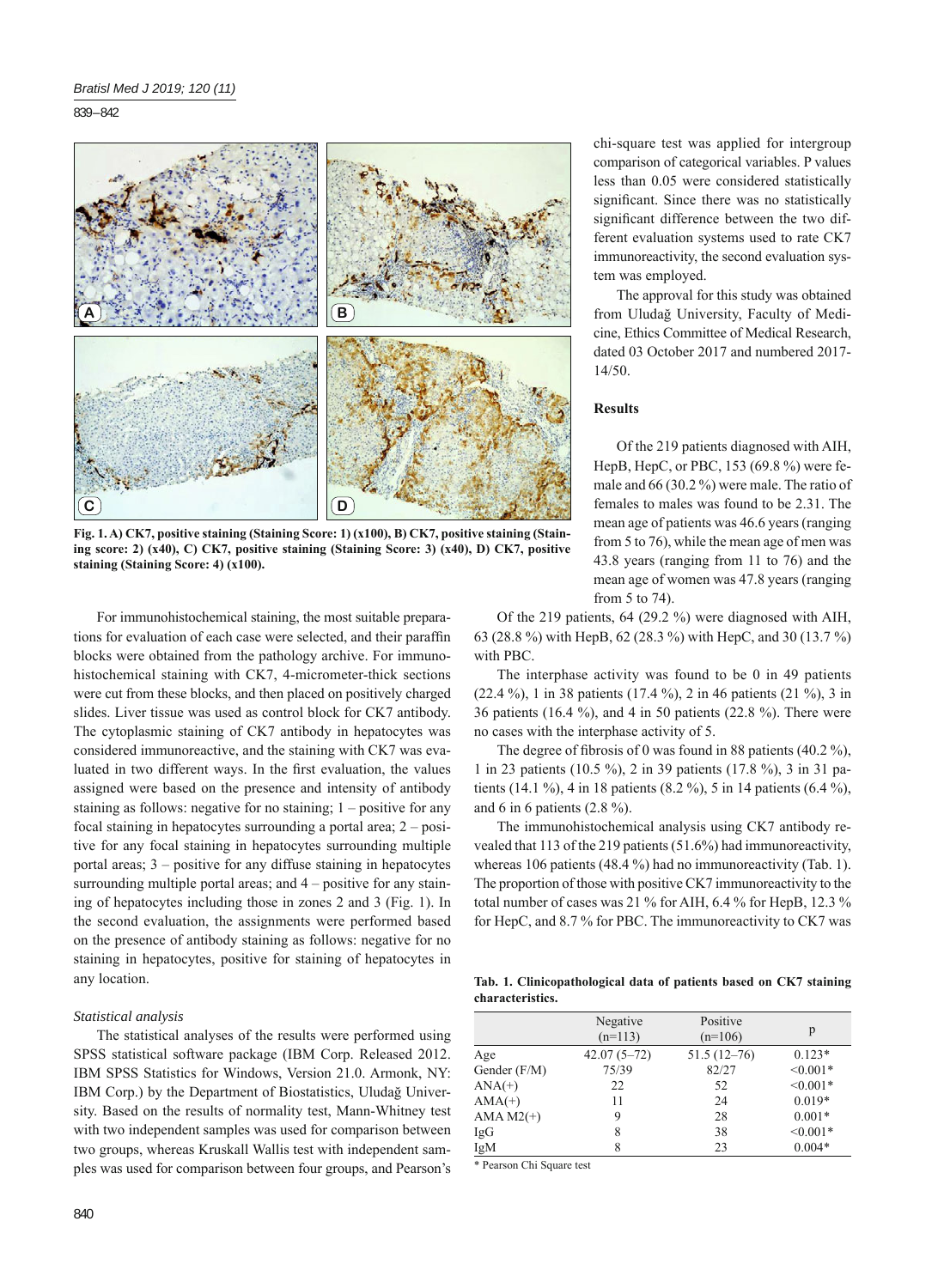significantly higher in the AIH group ( $p < 0.001$ ) compared to the HepB group. A similar result was obtained from the comparison of the former group with HepC cases. The positive immunoreactivity to CK7 was also significantly higher in the AIH patients (p < 0.001) compared to those diagnosed with the HepC. There was no statistically significant difference between the AIH and PBC cases in terms of CK7 immunoreactivity.

Again, no statistically significant difference was found between the HepB and HepC cases regarding CK7 immunoreactivity.

When PBS and HepB cases were compared in terms of CK7 immunoreactivity, the percentage of CK7 positive staining in PBC cases was found to be statistically significantly higher than HepB cases ( $p < 0.001$ ). However, no statistically significant difference was found between PBC and HepC cases.

When examining the relationship between CK7 immunoreactivity and interphase activity, it was also shown that the likelihood of staining with CK7 increased with higher interphase activity (p  $<$  0.001). On the other hand, the relationship between CK7 immunoreactivity and fibrosis degree was non-linear but statistically significant ( $p < 0.001$ ).

Of the cases with CK7 immunoreactivity, ANA positivity was detected in 51 cases, whereas AMA positivity and AMA M2 positivity were present in 23 and 27cases, respectively. Although the relationship between CK7 immunoreactivity and ANA positivity was found to be statistically significant ( $p < 0.001$ ), this was not the case between AMA and AMA M2.

The levels of IgG and IgM were found to be higher in 38 and 23 cases with CK7 immunoreactivity, respectively. There was a statistically significant correlation between CK7 immunoreactivity and elevated levels of IgG and IgM ( $p \le 0.001$  and  $p \le 0.005$ , respectively). The relationship between IgA level and CK7 immunoreactivity could not be evaluated due to the lack of sufficient data.

#### **Discussion**

Initially denominated as lupoid hepatitis due to its relationship with autoimmune conditions, and detection of lupus erythematosus cells, the term AIH has been used since Mackay et al identified the current notion of autoimmune hepatitis in 1995 (6).

Although the AIH can be detected in both genders and in any age group, its prevalence is known to be four times higher in women than in men. It may cause a bimodal age distribution in women, including early adulthood and period of menopause (2, 7‒9). Of all AIH patients in our study, 56 were female (87.5 %) and 8 were male (12.5 %). The female/male ratio of 7:1 in our series was higher than those reported in the literature. The mean age at diagnosis of our AIH patients was 45.34 years, ranging from 5 to 74 years. The diagnosis of AIH cannot be made easily, and as such should be based on a combination of clinical presentation, biochemical liver tests, serological findings such as serum IgG and autoantibodies, presence of viral hepatitis, and histopathological findings (10-12). Although not necessary for making the diagnosis, biopsy alone is not a sufficient criterion. The presence of interphase hepatitis strongly supports the diagnosis of AIH since

its histopathological finding occurs in 84 to 98 % of all AIH cases. However, it can also occur in other types of hepatitis developing for different reasons (12). In our study, when we compared the cases in terms of interphase activity, we found that interphase activity was significantly lower in HepB cases compared to that in AIH cases ( $p < 0.05$ ). There was no significant difference between the cases of HepC and PBC, and AIH cases.

Although not contributing to the diagnosis of AIH, fibrosis is a key histopathological finding in terms of guiding the treatment  $(13)$ . In our study, when we compared the cases in terms of fibrosis, we found that the degree of fibrosis was significantly lower in HepB cases compared to that in AIH cases ( $p \le 0.05$ ). No significant difference was detected between the cases of HepC and PBC, and AIH cases.

As is known, the liver is an organ highly capable of regeneration especially in case of mild-to-moderate damage which occurred due to various etiologies. In cases of such damage, the main regeneration mechanism is based on the proliferation ability of hepatocytes. The general belief that the proliferation of hepatocytes alone is not enough for regeneration in serious and chronic damage, gave rise to the need for further studies in order to understand the development and regeneration of the liver. These studies, which had been conducted on animal models for many years, have also provided the basis of human studies (14–16).

A group of cells involved in liver regeneration has been identified in studies on animal models. Having dual morphological and immunophenotypical characteristics of the bile duct epithelium and hepatocytes, these cells are called oval cells in animals and hepatic progenitor cells in humans. They are thought to originate from Hering's canals, and studies have shown that they can also be seen in autoimmune liver diseases, chronic biliary diseases and chronic viral hepatitis  $(3, 17-20)$ .

In a healthy human liver, hepatocytes are immunohistochemically expressed with CK8 and CK18, but not with CK7. It is known that ductular hepatocytes can be detected as hepatocytes with abnormal CK7 expression in some liver diseases such as viral hepatitis, PBC, and PSC, especially in the periportal region (3, 14, 21). The fact that the diagnosis of AIH is challenging, and cholestasis is more dominant in autoimmune liver diseases compared to chronic viral hepatitis has led to the idea that the presence of hepatic progenitor cells may contribute to the differential diagnosis between viral hepatitis and autoimmune liver diseases.

In their study of 113 patients with HepB, HepC, nonalcoholic liver disease, PBC, AIH, and other non-neoplastic liver diseases due to various etiologies, Matsukuma et al. have found that hepatocytes were immunohistochemically stained with CK7 in 56 % of the cases. While CK7 expression was observed in 57.1 % of PBC, 50 % of HepC, and 40 % of AIH cases, it was 38.1 % in HepB cases (14).

Goldstein et al investigated the role of CK7 expression in cases with early stage of differentiation in mildly active PBC cases and AIH cases. In their study, the mean CK7-reactive periportal hepatocyte scores in the biopsy specimens of PBC and AIH cases were 2.13 (ranging from 0 to 3) and 0.13 (ranging from 0 to 1),